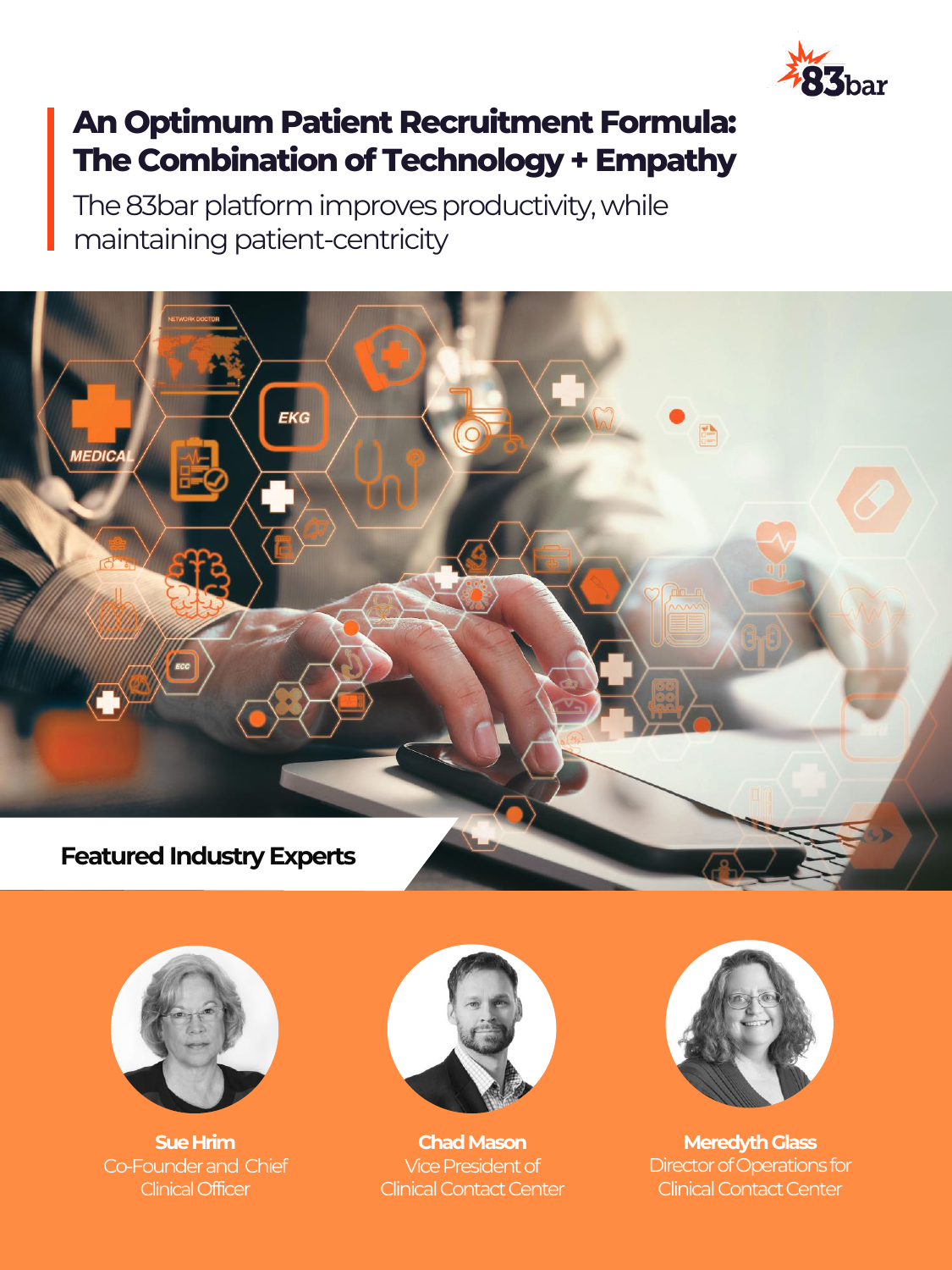### **Contents**

| <b>Introduction</b>                                           | 3 |
|---------------------------------------------------------------|---|
| The Role of Technology:                                       | 4 |
| What stakeholders expect for trial<br>recruitment             |   |
| <b>The Role of Empathy:</b>                                   | 5 |
| Why an experienced clinical educator<br>can make a difference |   |
| <b>Technology + Empathy:</b>                                  | 7 |
| How they address the needs of the<br>whole patient            |   |
| <b>What Next?</b>                                             | 8 |
| Further optimization of the tech-<br>enabled empathy formula  |   |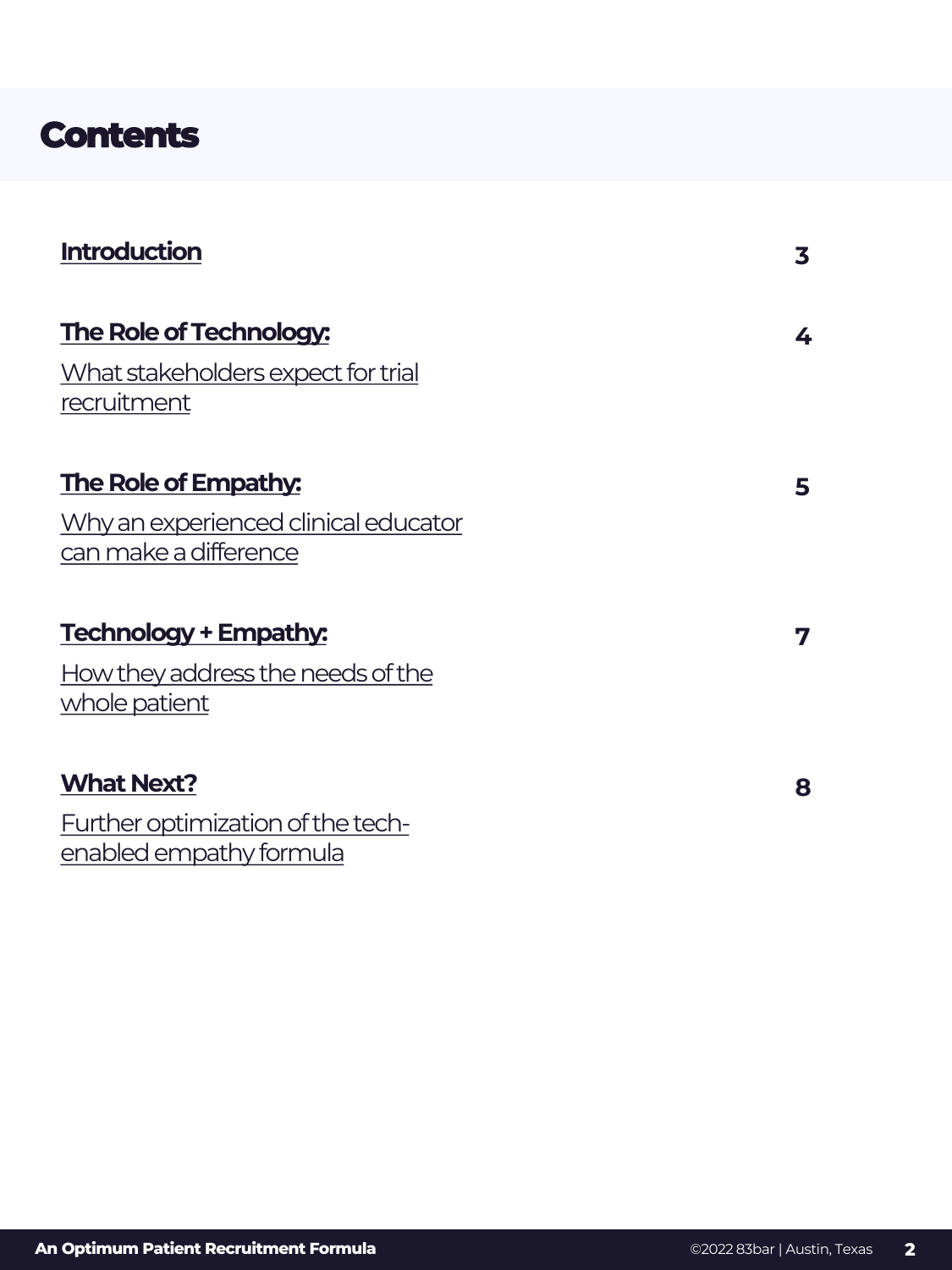<span id="page-2-0"></span>![](_page_2_Picture_0.jpeg)

# **Introduction Introduction**

**Technology is growing at a fast pace in patient recruitment. Completing a symptom survey online is the norm for even the least tech-savvy consumers. In addition, digital tools supported by artificial intelligence (AI) are improving speed and reducing costs to identify qualified candidates for clinical trials.**

At the same time, patients still require personal support to access clinical trial information, understand trial parameters, and commit to therapies for successful study completion. Moreover, smaller rare disease groups and trials with tailored therapies require one-on-one management.

The human touch bridges the gap between patients' searches and sponsors' needs.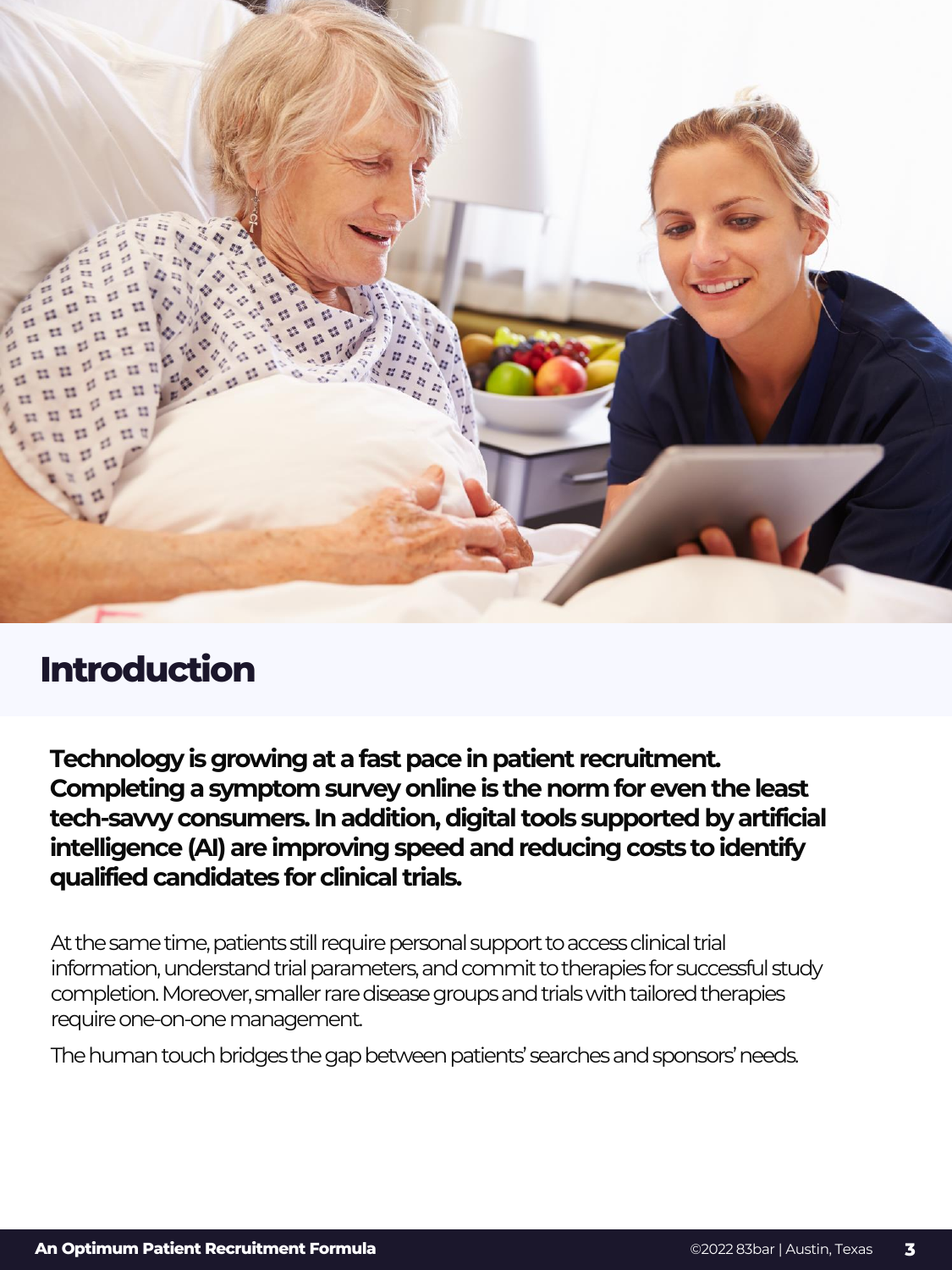<span id="page-3-0"></span>![](_page_3_Picture_0.jpeg)

### **The Role of Technology: What stakeholders expect for trial recruitment**

### **Patients want to find answers fast to their requests and inquiries. They want options and flexibility for interaction, including online portals, texting, and live chats.**

Healthcare providers want to operate within their normal workflow. Unqualified or noncommittal study candidates are a pain point for site coordinators.

Sponsors want to refer ready-to-enroll patients to investigators, which means they need efficient, cost-effective outreach campaigns to deliver results. Yet, technology is not the silverbullet solution.

When prospective candidates are identified through "mining" of medical records or other sources, the patient information may be incomplete, or the site coordinator may still need to verify a great deal of qualification criteria. From the patients' viewpoint, many senior-aged consumers prefer personal contact, and may even be suspicious of unsolicited calls about trials.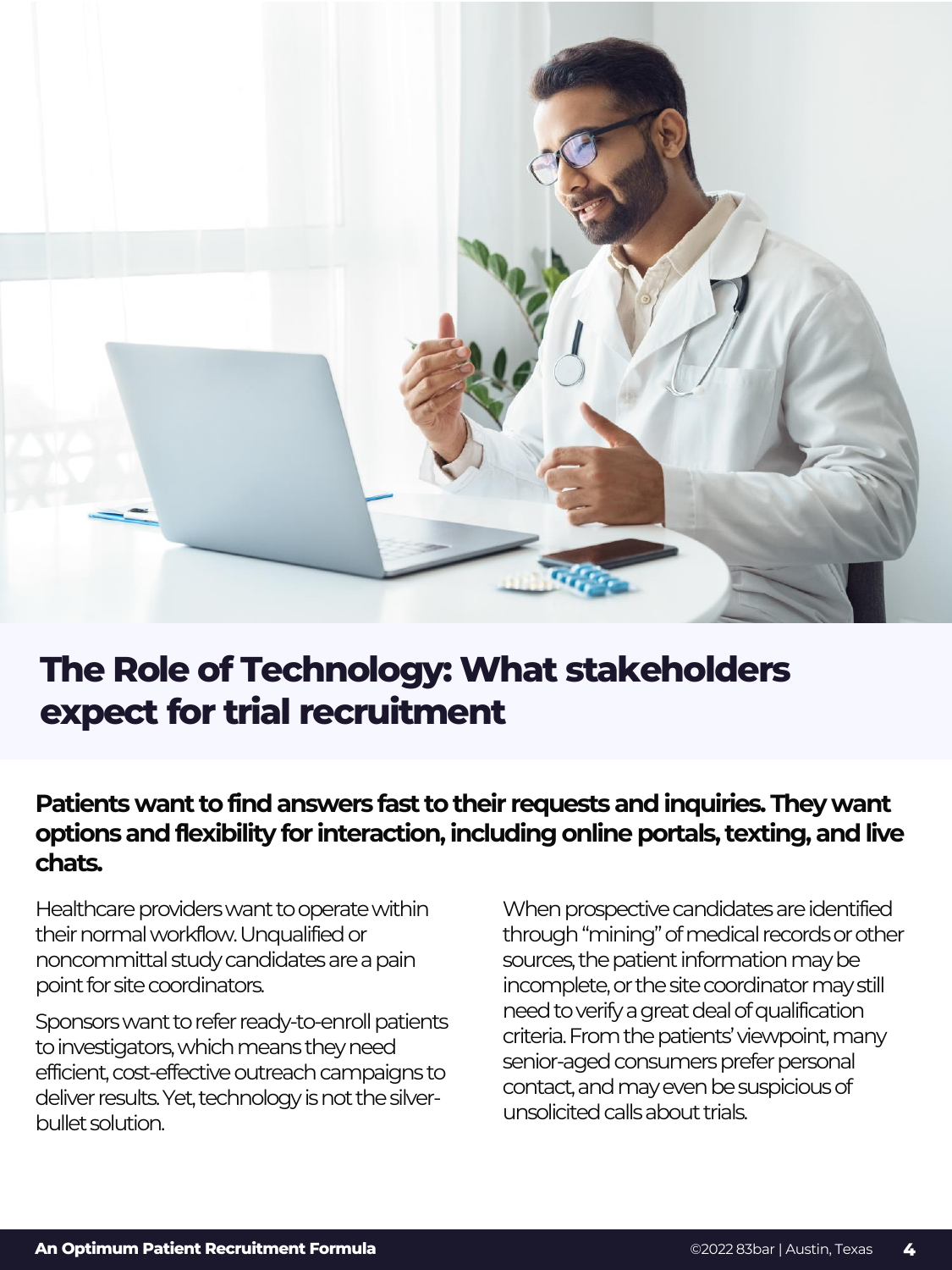<span id="page-4-0"></span>![](_page_4_Picture_0.jpeg)

### **The Role of Empathy: Why an experienced clinical educator can make a difference**

**A strong patient recruitment team staffed by clinical education specialists will address barriers to access, education, commitment, and adherence through a different lens than other centers. These skills include:** 

#### **# 1 Empathy**

The innate ability to understand the patient's situation is key —their illness or physical limitations, uncertainty or fear, frustrations, and financial impact. Meredyth Glass, director of operations for the 83bar Clinical Contact Center, describes this trait by saying:

66

One of the things that I think is special is their clinical background. They have been trained to really listen, to know what questions to ask, and to respond so they're connecting with prospective patients.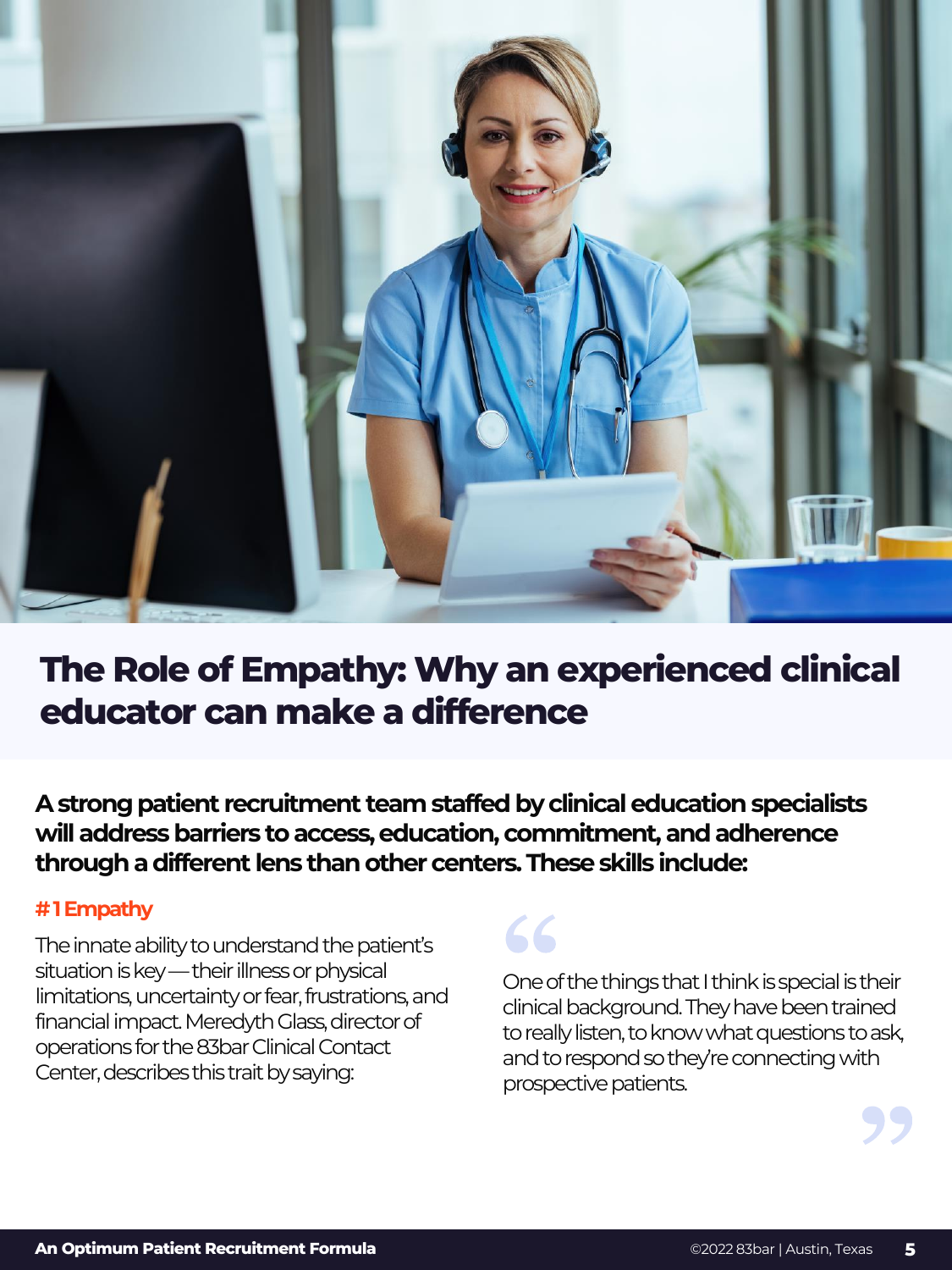#### **#2 Communication**

Conveying medical information is vital as the clinical education specialist interfaces with patients, caregivers, healthcare providers, site coordinators, and sponsors. They are adept at adjusting to meet each stakeholder's needs.

Evidence indicates a strong relationship between communication skills and the patient's ability to commit to trial protocols. Meredyth explains how this works, "We recognize our clients have serious compliance needs and that a large part of our conversations needs to be scripted. So, our technology allows us to have hundreds or thousands of talking points organized in such a way that the specialists have access to the right talking point at the right time. Together, the patients know that they've been listened to, they feel supported, and the specialists are able to use appropriate approved language."

#### **#3 Connectivity**

The image of a call center is somewhat of a misnomer for 83bar. "If you picture a building or warehouse full of operators with headsets, that's not our setup," says Chad Mason, VP of the Clinical Contact Center. "Most of my career has been in healthcare, including a lot of traditional contact centers with thousands of agents scattered across the globe. They're usually handling some kind of customer service-related question or inquiry." Chad continues:

"Our 83bar operation is different because our specialists are in a distributed at-home network rather than a central office. And our rapid response platform connects agents to patients in minutes, not hours."

#### **#4 Teamwork**

Internally, the 83bar management team works across teams of developers, IT, client service, and contact center agents to measure performance, interpret delivery data, and meet sponsor objectives.

#### **Reaching out to external groups**

Externally, there are innovative ways to involve patient advocates, influencers, and ambassadors. As explained by Sue Hrim, Chief Clinical Officer for 83bar, "We engage with advocacy groups in two primary ways: one, outreach and education; and two, training and development. For campaigns, advocates review concepts and copy for real-world interpretation and more personal language on the daily challenges of a disease or treatment. For our training, we use patient advocates to review our clinical education specialists' scripts, develop FAQs, and share their experiences with relevant treatments, procedures, or clinical trials."

![](_page_5_Picture_11.jpeg)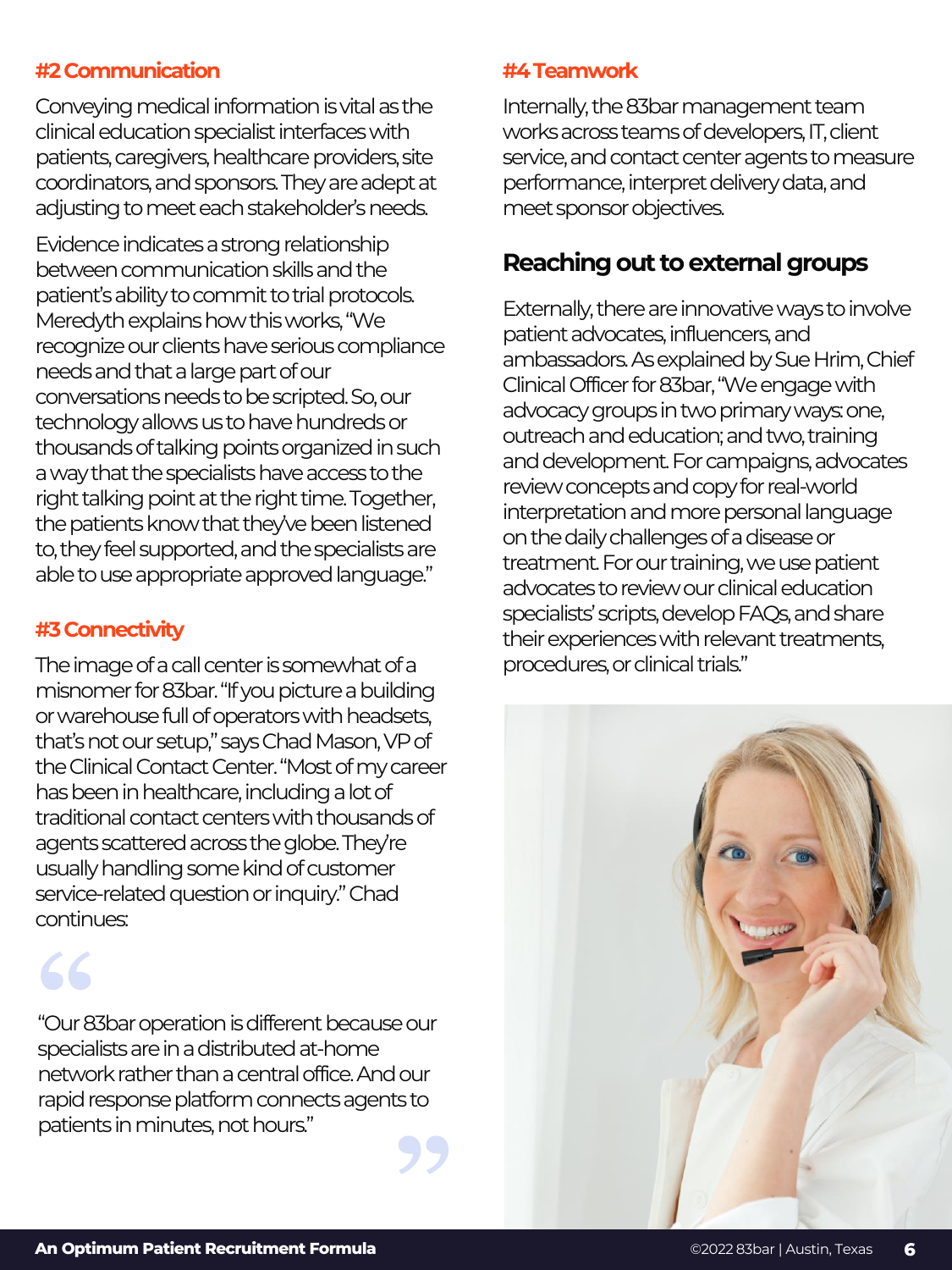<span id="page-6-0"></span>![](_page_6_Picture_0.jpeg)

### **Technology + Empathy: How they address the needs of the whole patient**

**Patient recruitment services increasingly need to support patients using a holistic approach. A strong partner can understand HIPAA requirements, talk patients through trial protocols, work with caregivers, explain diagnostic tests along with the therapy, schedule site interviews, and even coordinate transportation or mail kits to their homes.**

"During the pandemic, we saw a sharp increase in phone contacts from consumers who had questions beyond the pill," recalls Sue. "These included questions about appointment logistics, implications for current medications, and costs. So, we often converse with them on issues like how they coordinate with multiple specialists or the concept of randomization or placebo-control in clinical trials." Talented clinical education specialists enhance the patient experience while overcoming barriers —including psychological, cognitive, economic, social, and cultural. When a patient is concerned with questions about contraindications and juggling medications, an education specialist with clinical experience can address their

concerns and know how to refer them to a provider.

**In these different situations, the education specialist is acting as a knowledgeable concierge sometimes and at other times, an enthusiastic cheerleader.** 

Meredyth recounts a patient scenario, "Everyone's telling me they have the newest and greatest treatment, but why are you different?" A person who has a lot of emotional intelligence and a lot of empathy is going to be able to stop the conversation, pick up on that hesitation and address it right then before it has time to fester. And that's where that empathy really makes a difference."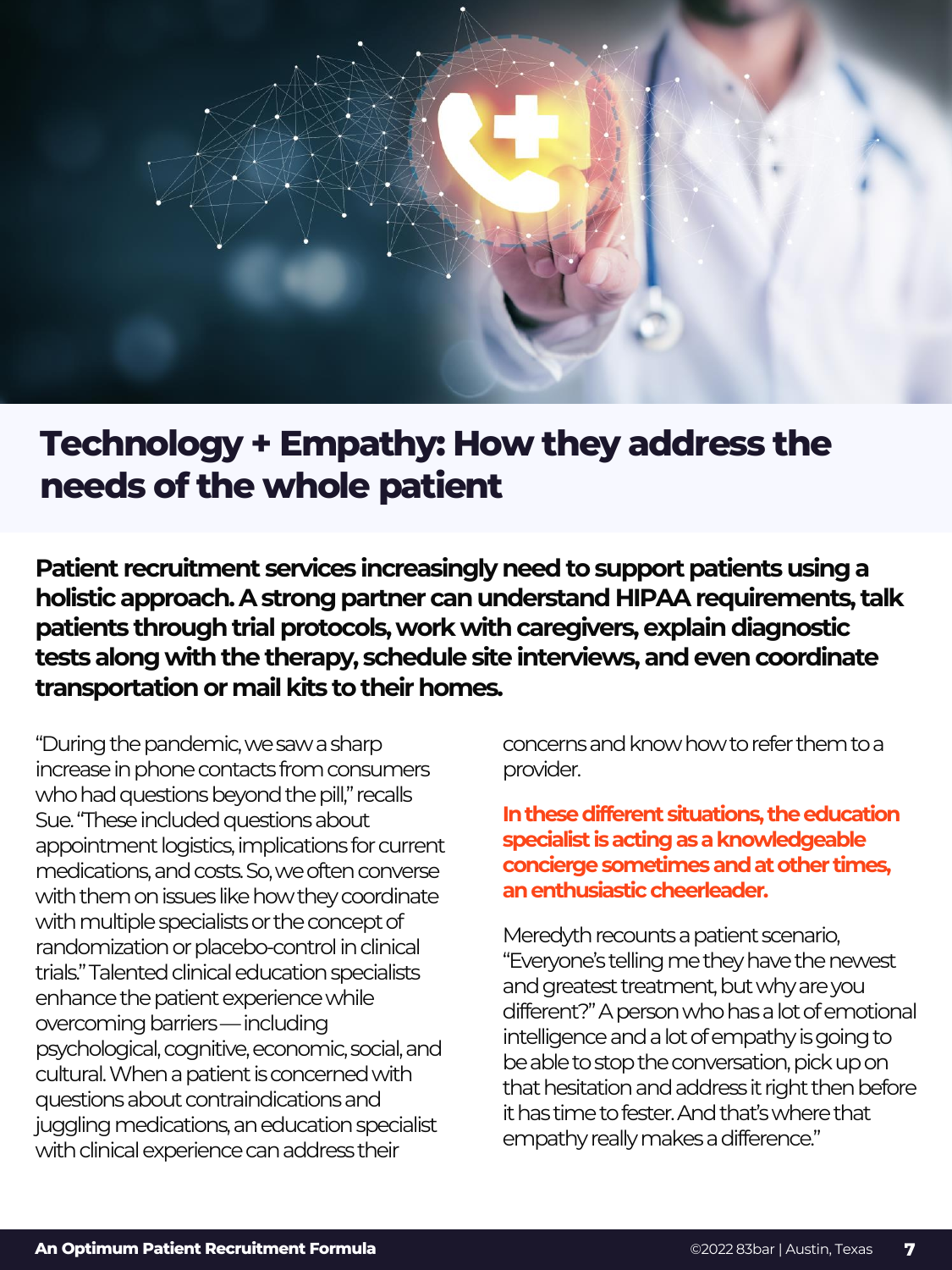<span id="page-7-0"></span>![](_page_7_Picture_0.jpeg)

## **What's Next: Further optimization of the techenabled empathy formula**

**Chad sees a continued focus on patient outcomes. "Really understanding what that journey is, and offering not just solutions for the immediate need, but also looking at that long-term need. We always put empathy and personal touch into our service offerings —not just queuing them up for a sale," Chad says.**

Sue envisions, "In the future, we will continue to teach patients to advocate for themselves, leveraging the experiences of patient groups. This means building on the simple tactic of patient-doctor discussion guides to better empower patients to be more than just 'receivers' of clinical information or direction."

The right balance of technology and talent drives cost-efficiency and enhances satisfaction for whole patient success. 83bar is a strong partner for patient recruitment solutions, offering innovative technology along with talented people who understand patient needs. "I would say 83bar combines the talent that has set us apart from our competitors, with highly empathetic clinical education specialists to provide that personal touch and solutions that patients are looking for," Chad concludes.

Meredyth sums it up, "I think we're very effective at using technology to solve a number of problems. It allows us to remain compliant for our clients so that all the legal requirements of conversations and marketing discussions are met. This is especially critical in the clinical trial space. In addition, it allows us to support our team in real time with training and coaching. And perhaps most importantly, it allows us to have personalized conversations with patients while meeting our clients' compliance needs.

> **Learn more about our Patient Activation Platform at [83bar.com](https://www.83bar.com/)  or set up a short call with us today.**

> > **[Schedule a Call](https://calendly.com/83bar_intro_call/30min?month=2022-02)**